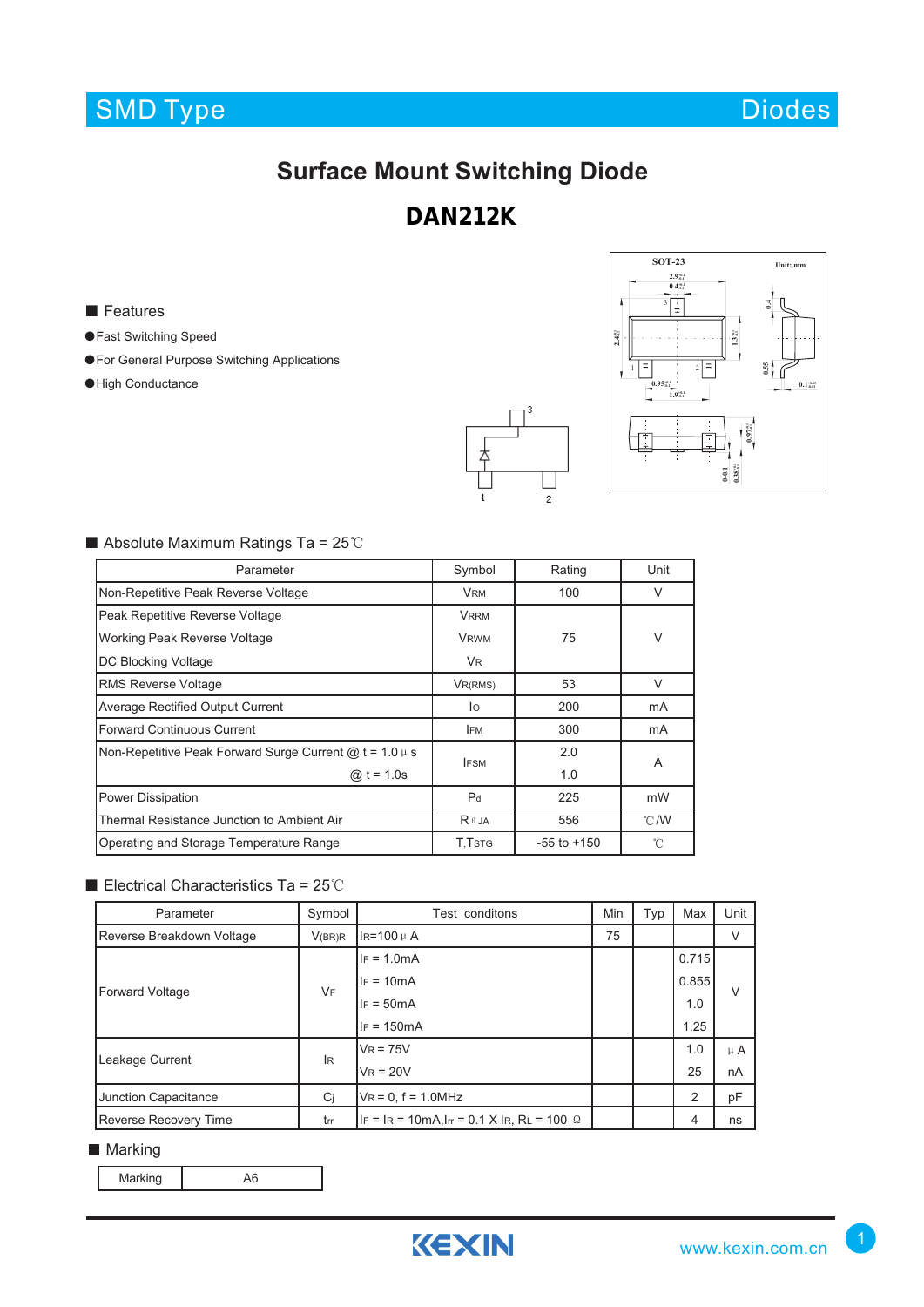### SMD Type Diodes and Diodes Diodes Diodes and Diodes Diodes and Diodes and Diodes and Diodes Diodes and Diodes

### **DAN212K**

#### ■ Typical Characteristics







**Figure 3. Forward Voltage vs Forward Current VF - 1.0 to 100 uA**





KEXIN







**Figure 4. Forward Voltage vs Forward Current VF - 0.1 to 10 mA**



2